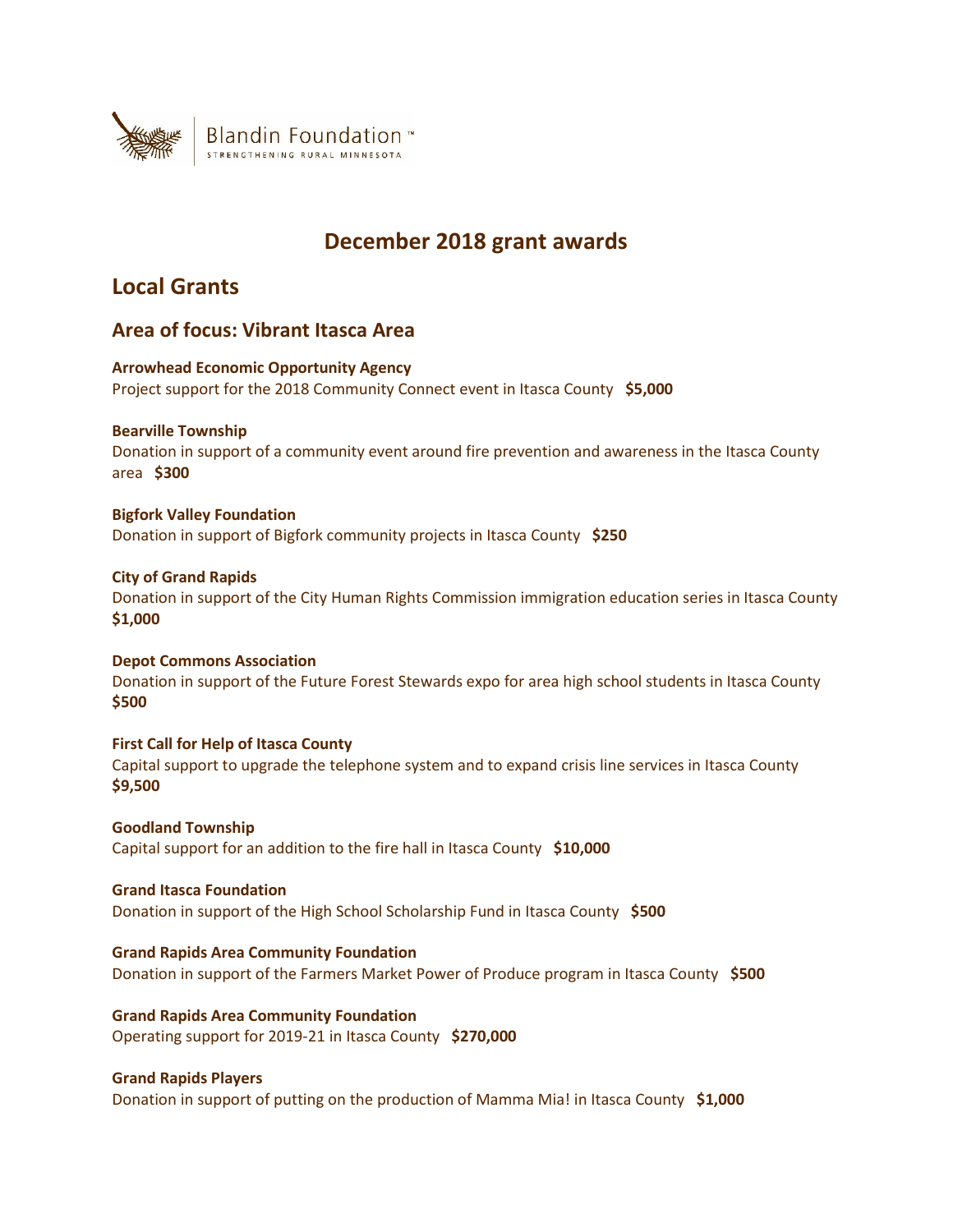# **Greenway 316 Foundation Inc**

Donation in support of Financial Aid Night for Greenway High School students and parents in Itasca County **\$150**

# **Independent School District 316**

Donation in support of advertising the Blandin Education Awards Program in the Greenway Blast yearbook in Itasca County **\$350**

### **Independent School District 316**

Project support for a scholarship ambassador/coach in Itasca County **\$2,000**

### **Independent School District 319**

Donation in support of portable sound shells for student and community music and theater performances in Itasca County **\$1,000**

**Itasca Choral Society** Donation in support of the 2018-19 fall and spring concert programs in Itasca County **\$250**

### **Itasca Community Television, Inc.**

Operating support over two years in Itasca County **\$160,000**

### **Itasca County**

Donation in support of emergency aid and NARCAN training in Itasca County **\$250**

#### **Itasca County**

Donation in support of boat and water safety education for elementary students in Itasca County **\$500**

## **Itasca County Family YMCA Inc**

Operating support over two years for the child care, youth and senior programs in the Grand Rapids/Itasca County area **\$209,500**

#### **Itasca Hospice Foundation**

Donation in support of the 2018 educational seminar on Cultivating a Vital Resource for Caregiving in Itasca County **\$500**

#### **Leech Lake Band of Ojibwe dba Winnie Dam Local Indian Council**

Donation in support of teaching youth regalia making by community members for the 2019 pow wow season in Itasca County **\$1,000**

# **Legal Aid Service of Northeastern MN**

Operating support over two years for general operating support for work in Itasca County and on the Leech Lake Reservation in rural Minnesota **\$385,000**

### **Little Sand Group Homes**

Capital support for construction of a community center in Remer in the Itasca County area **\$50,000**

## **Second Harvest North Central Food Bank**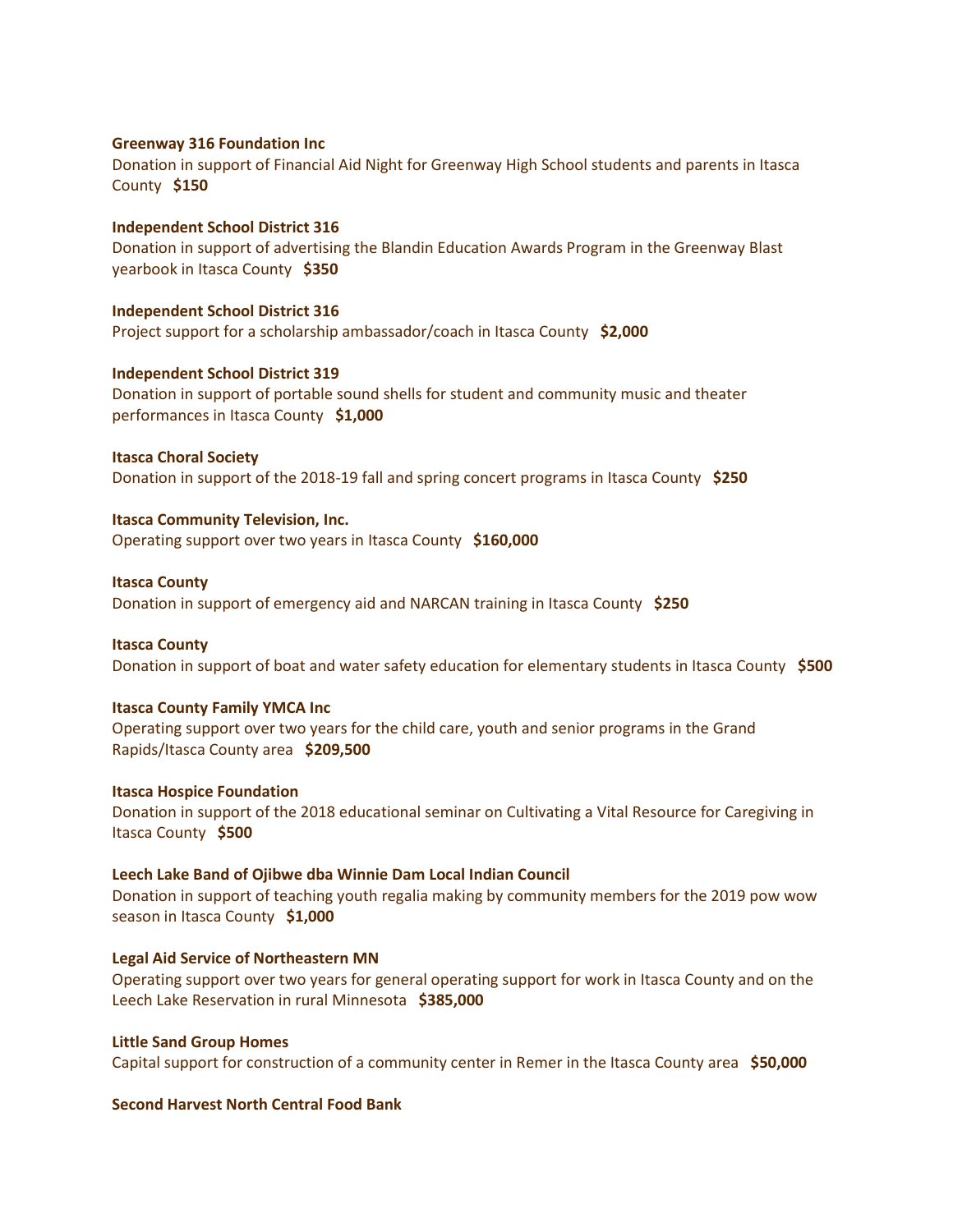Capital support for renovation of food shelf operations in Itasca County **\$25,000**

# **U of M North Central Research & Outreach Center**

Donation in support of educating area high school students about applying strong math and science skills to the field of Natural Resources in Itasca County **\$750**

# **Area of focus: Expand Opportunity**

### **Cohaus**

Capital support for charitable activity associated with establishing a new community coworking space that welcomes and engages existing, new and diverse entrepreneurs Itasca County **\$50,000**

# **Rural Minnesota Area of focus: Expanding Opportunity**

## **Aitkin County Growth, Inc**

Capital support for workforce education in rural Minnesota **\$10,000**

### **Cannon Falls Economic Development Authority**

Project support for broadband community projects as part of the Broadband Program in rural Minnesota **\$75,000**

#### **Community Integration Center**

Operating support to serve the immigrant population in the Willmar area in rural Minnesota **\$36,320**

### **Dovetail Partners**

Donation in support of engaging communities around the connection between the forest sector economy and clean water in rural Minnesota **\$1,000**

#### **East Range Joint Powers Board**

Project support for planning and project development as part of the Broadband Program in rural Minnesota **\$1,000**

# **Greater Minnesota Housing Fund** Operating support over two years for its work in rural Minnesota **\$400,000**

#### **Greater Minnesota Housing Fund**

Project support to capitalize a new fund to preserve naturally occurring affordable housing in rural Minnesota. **\$250,000**

**Independent School District 94** Donation in support of Disability Mentoring Day at Fond du Lac Tribal College in rural Minnesota **\$1,000**

### **Koochiching Econ Dev Authority**

Project support for the Koochiching Tech Initiative broadband community projects as part of the Broadband Program in rural Minnesota **\$63,500**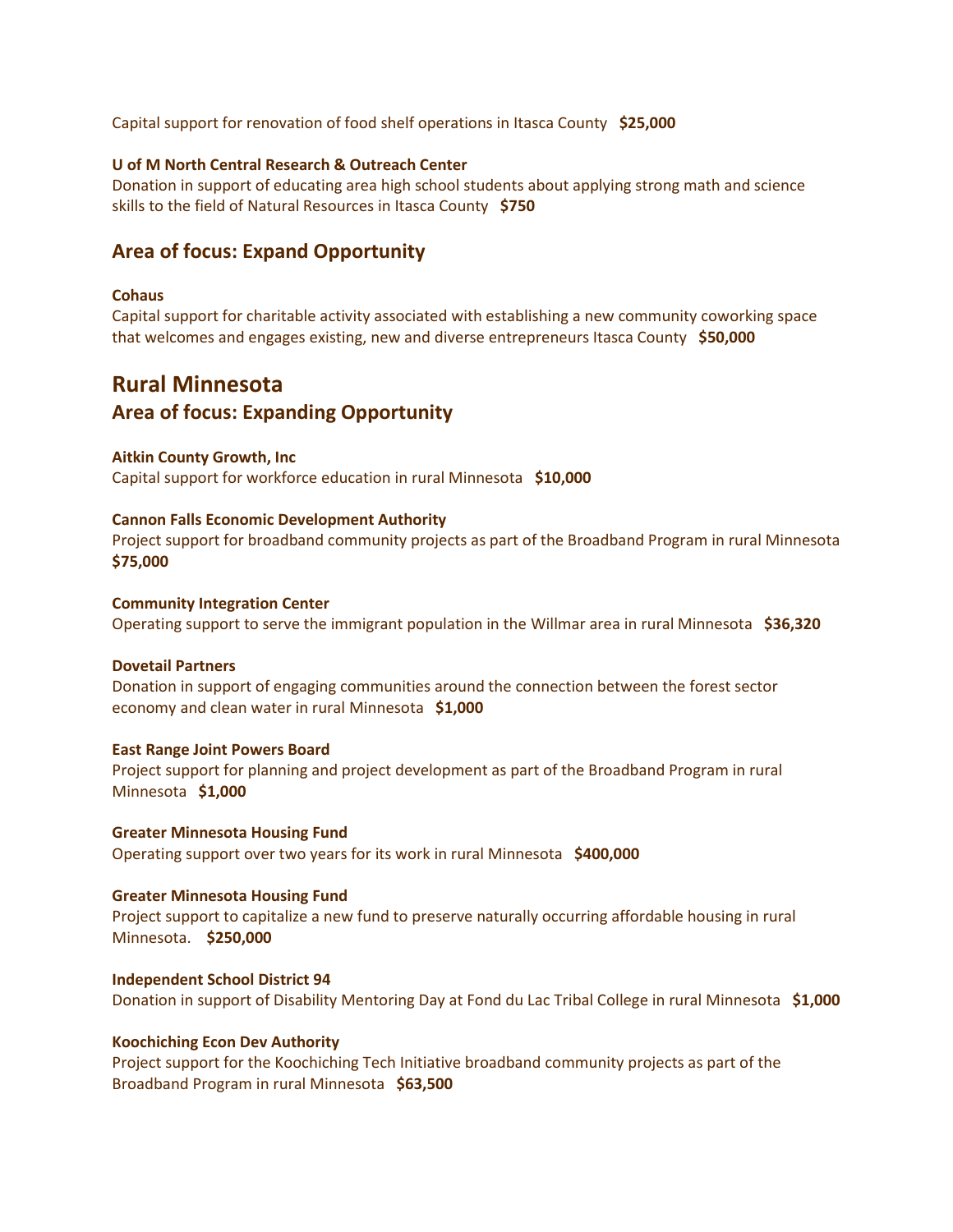## **Latino Economic Development Center**

Operating support for organizational stabilization in 2018 in rural Minnesota **\$30,000**

### **Leech Lake Financial Services, Inc**

Project support for operations of an auto loan and education program for Native American families in rural Minnesota. **\$25,000**

### **Leech Lake Financial Services, Inc**

Project support to capitalize an auto loan and education program for Native American families in rural Minnesota. **\$100,000**

**North House Folk School** Capital support to expand the school's physical infrastructure in rural Minnesota **\$50,000**

### **Northwest Indian Community Development Center**

Project support to expand the Miigwech Aki job skills training program in rural Minnesota. **\$150,000**

### **Rock County**

Project support for the broadband community projects as part of the Broadband Program in rural Minnesota **\$75,000**

### **Stearns County**

Project support of the Feasibility Study for Western Stearns County as part of the Broadband Program in rural Minnesota **\$25,000**

### **Swift County RDA**

Project support for community broadband projects as part of the Broadband Program in rural Minnesota **\$75,000**

# **Tower Economic Development Authority**

Project support for planning and project development as part of the Broadband Program in rural Minnesota **\$1,000**

#### **Town of Fayal**

Project support for planning and project development as part of the Broadband Program in rural Minnesota **\$1,000**

#### **Winthrop EDA**

Project support of the Minnesota Rural Broadband Coalition as part of the Broadband Program in rural Minnesota **\$20,000**

# **Area of focus: Community Leadership**

## **4-Directions Development Inc**

Project support for the Red Lake community mural project as part of the Blandin Leadership Grants program in rural Minnesota **\$5,000**